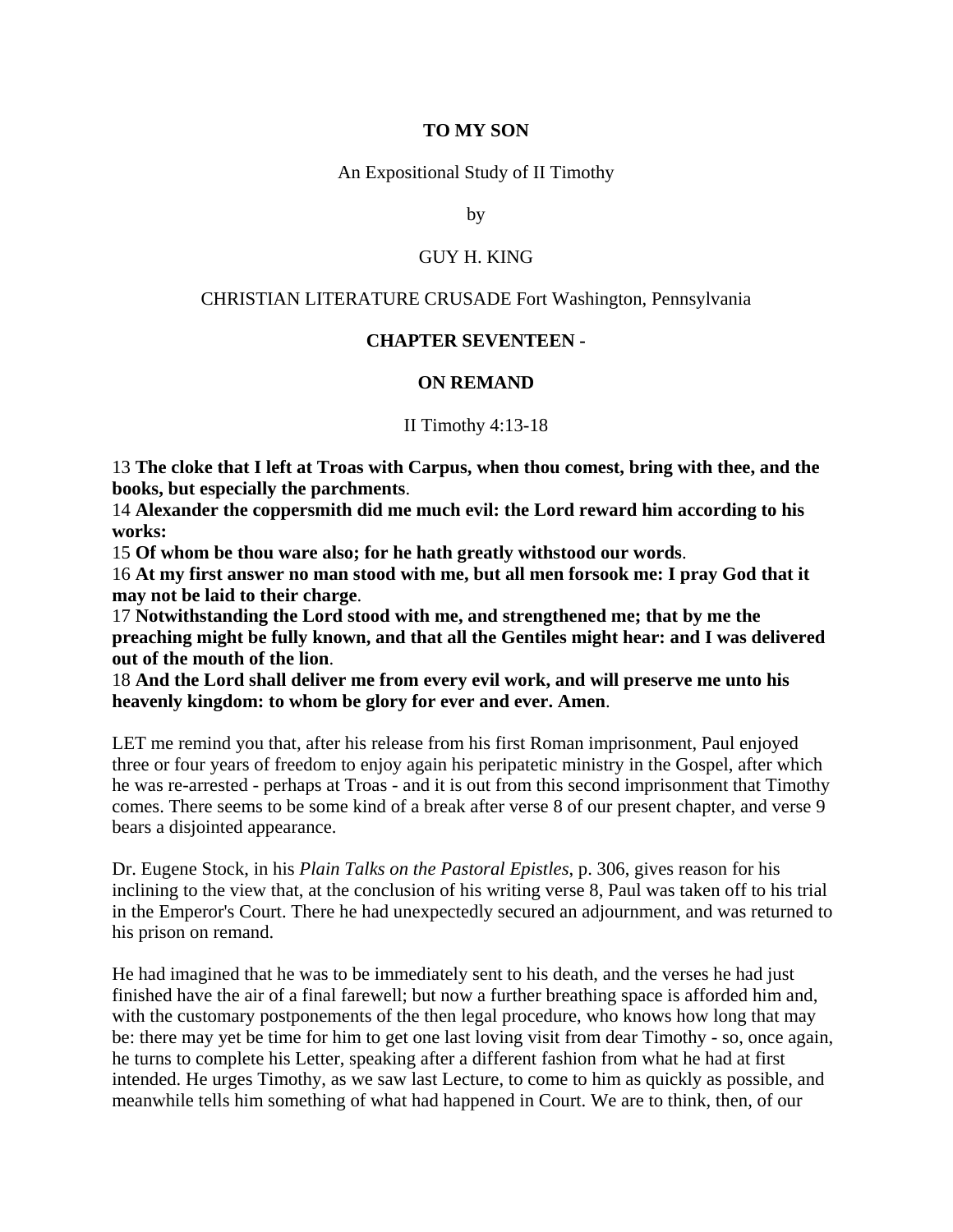present passage as dictated while on remand, and it will remind us of

# **THE RIGOUR OF HIS CALL**

How very different are his present conditions from those of his former detention can be estimated by reading Acts 28:30-31.

That had been a lenient imprisonment; but now, in the Mammertine Prison, he is in the underground dungeon - damp, and dark, and dismal, and dirty, and dreadfully cold. So he asks that Timothy will bring him some things that would alleviate his distress, things that he had hurriedly left behind, when, perhaps, he had been suddenly arrested at Troas, and given no time even to collect a bit of luggage. I cannot otherwise account for Paul leaving "**the parchments**" behind, as we shall see presently.

These things were in the care of Carpus - a gentleman about whom we know practically nothing. Evidently he was a friend of Paul's, and that's good enough: anyone who was a friend of his is one whom I should be proud to know. I love his name; it means, Fruit: one of the many "fruits" of Paul's ministry, I suppose. By the way, have you, my reader, any fruits of our service for GOD? So, In the house of this friend and fruit of his, were these things that Paul longed to have.

Dean Farrar, in his great book on the Apostle Paul, calls attention to the interesting similarity in the life of William Tyndale, who from his prison at Vilvorden, In 1535, asked for some warmer clothing, and above all for his Hebrew Bible, and grammar and dictionary. Well, our apostle asks for:

(a) Something to warm his body - "**the cloke**." It was perishing cold in that cell, especially with winter approaching, as verse 21 reminds us. The word meant a circular garment, sleeveless, with a hole in the middle for slipping it over the head, like a bicycle cape. It would be made of the black goat's hair that was so familiar. I wonder where the apostle bought it? Or - perhaps he made it himself? Remember that tents were made of this same material; and Paul was a tent maker. Anyhow, it had been a great comfort to him on his travels, and if only he could get it now, it would wonderfully palliate the rigour of his cell. Do you wonder that the Bible should find room for the mention of such an ordinary everyday thing as the need of a cloke?

Bishop Moule would answer you that "the GOD of Scripture has room in His heart for every detail of human life." All the little things of your life are an interest to Him; all the little needs you have are a concern to Him - so don't hesitate to bring them to Him in your prayers. It became the fashion, in certain high ecclesiastical circles, to say that this cloke was a eucharistic vestment like a chasuble, and that Paul needed it for ritualistic purposes! An astounding suggestion", says Dr. Plummer; and Bishop Bernard, "a perverse idea." Next, Paul wanted:

(b) Something to occupy his mind - "**the books**." They would be papyrus rolls. I wonder what were the subjects, and who the author? It would be fascinating to know what books he had thus collected and so greatly valued. Professor David Smith says they were "probably memoranda of his own." I do not know what right he has to say "probably"; perhaps we may be allowed to soften it, and say "possibly."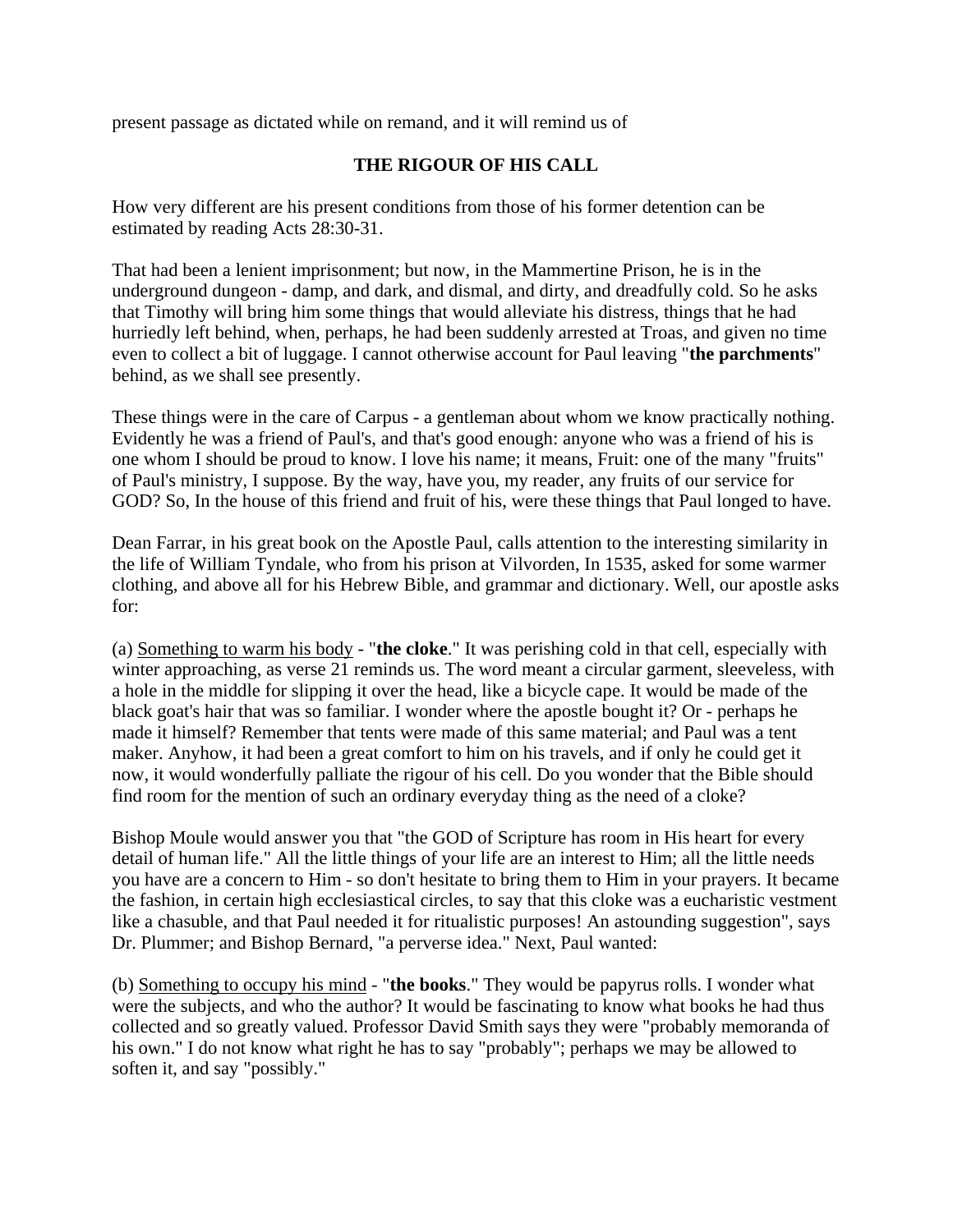Doubtless the apostle kept records of things, and people, and sayings, and events, and it would be a great refreshment to him to go over these reminiscences. Perhaps the idea of getting the books was to be able to read through them with Dr. Luke, and to bequeath them to him on his death. In that case, they would be of inestimable value to the good doctor and author when he was compiling his book of Acts of Apostles. We know from Luke 1:1-4 that, speaking of the human side of the matter, it was by using the work of other writers, etc., that he constructed his own histories. Then Paul asked for:

(c) Something to feed his soul - "**the parchments**." I take it, they would be parts of the Scriptures, and that was why he "**especially**" wanted them. But are you not surprised that a man like Paul should leave his Bible behind like that? That is what inclines me to accept the idea that he was arrested at Troas - perhaps somewhere in the street, and given no permission even to call at his lodgings to collect his belongings. Bundled oft in that fashion, he had perforce to leave behind his warm overcoat, little library of books, and, what mattered "**especially**" - his Bible.

I can imagine how insistently he would impress upon us the importance of always having our Bible near at hand and what is more important still, of always living our lives near to our Bible! And now, as he continues to dictate his Letter, there rises up before his mind

# **THE FIGURE OF HIS ADVERSARY**

"**Alexander, the coppersmith**" - or, as it should be, just "**the smith**," whether copper, or other. That must put out of court the old churchwarden's joke on counting the collection with a preponderance of the cheapest coins, "**Alexander the coppersmith has done us much evil**".

It was a feeble joke, and called for a quick death; but, but - in any case - why make jokes out of Bible things? Surely there are plenty of other places to get them from, without desecrating holy ground. I do most seriously protest that we Christians should refrain ourselves from any sort of flippant treatment of GOD's Book. And, having got that off my mind, let me invite you to consider the figure of this sinister personality who proved to be Paul's antagonist in chief at this time.

# First notice

(a) His position in the matter - "**did me much evil**." On this, Mr. Shaw Caldecott, in his *Synthetic Studies in Scripture*, says, "It has been left to a learned Indian Judge to discover that, in the words translated ' **. . . did me much evil**,' we have an old legal formula of Roman times, the modern equivalent of which is, ' . . . laid the information against me'. "It was on the sworn information of this man that the case proceeded. I find that Conybeare and Howson explain that the phrase implies, " . . . charge me with much evil": the same thing as His Honour the Judge said. What a dreadful reputation to have on the page of history to have been the initiating cause of the arrest, and trial, and martyrdom of the grand apostle. May it be ours, on the contrary, to be the initiating cause of much blessing, and many lives saved.

The next point to be considered about Alexander Smith is:

(b) His peril for believers - "**of whom be thou ware also, for he hath greatly withstood our**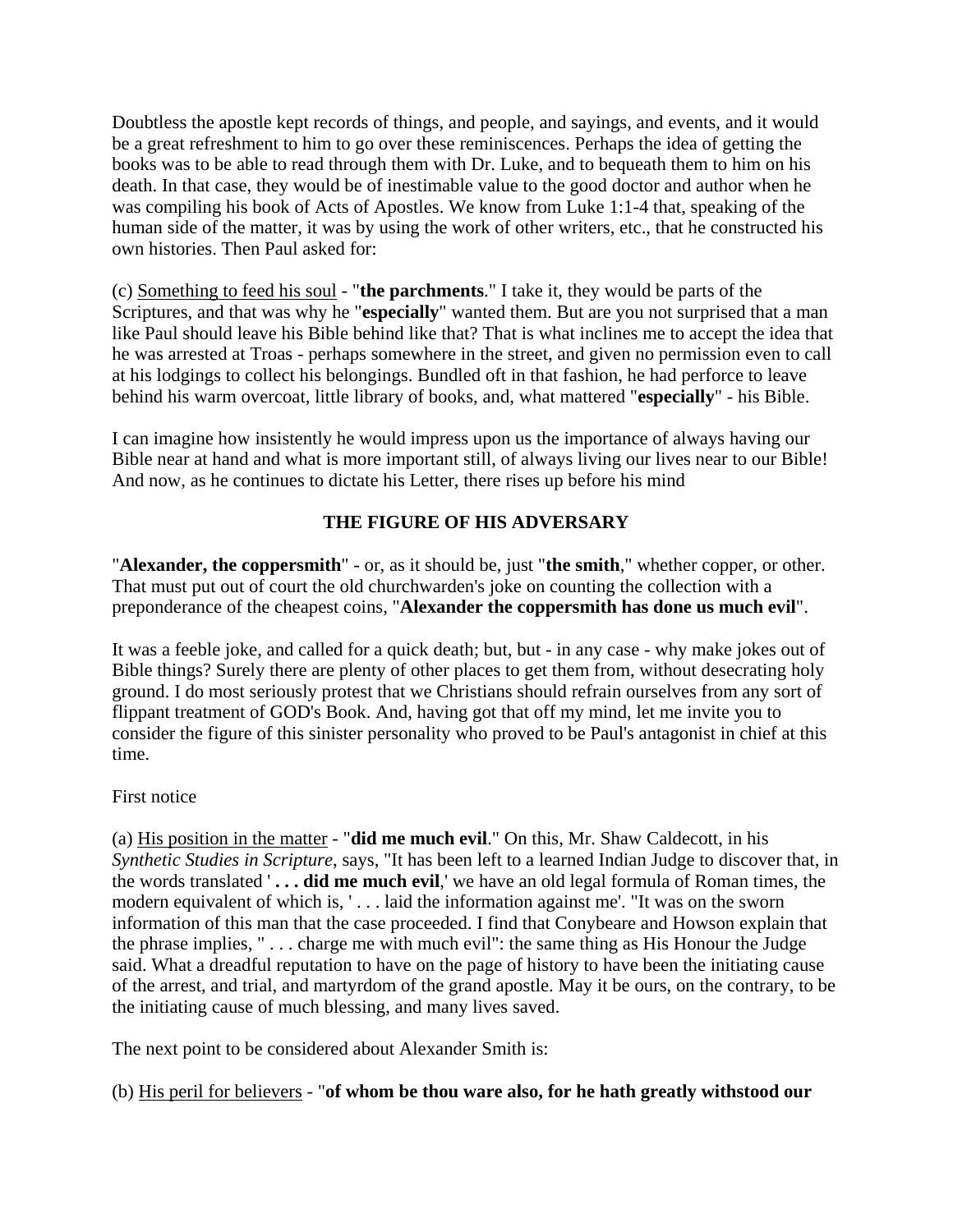**words**." If you turn to I Timothy 1:20, you will read of "**Hymenaeus and Alexander, whom I have delivered unto Satan, that they may learn not to blaspheme**." We have no evidence either way, but I have a very distinct suspicion that this is the same Alexander. It was, of course, a quite common name, and there may have been two persons; but it would so fit into things if they were the same.

At the time of that earlier passage, he has been falling into such grave sin that Paul has felt compelled to deliver his body into Satan's hands that his soul may be saved.

Hymenaeus, you remember, is mentioned in our 2:17; and now, as I think, it is Alexander his companion in iniquity. He has had to wait a year or so for his revenge; and, at the time of this (4:14), his chance has come to get his own back for evil. Circumstances have arisen which the tortuous, and iniquitous, mind of Alexander can twist into a charge against the apostle, and so an "information" is laid with the raw authorities. Moreover, if our conjecture be right, this man had been one of the Christian company; he would know what was done, what was said, what was thought; he could as easily trap the other Christians as he had trapped Paul - therefore "**of whom be thou ware also**."

Such a "worrying" sheep would always be a danger; but he would be all the more dangerous because he was at one time numbered among the flock. None is so fierce an enemy as an erstwhile friend.

Look, however, at:

(c) His punishment by GOD - "**the Lord reward him according to his works**." Does that sound vindictive? Are you surprised that such a man as Paul should talk like that?

Well, it all depends upon whether he is thinking of Alexander's damage as being done to himself, or to the cause. The Master Himself observed that distinction. When did He ever reproach men for their doing harm to Himself personally? When, in our present passage, Paul speaks of those who have hurt him, his tone is very different, as we shall see presently in verse 16. It is the hurt he has done to the Cause, which calls forth this prayer from the apostle's outraged soul.

Note Paul's reference to "**our words**", as if he were speaking and thinking collectively, not "my words," as if he were considering the matter individually and personally. But if I do not in this carry you with me, let me invite your attention to the fact that it is not a prayer for GOD to do it, but a statement that He will do it! Psalm 62:12 had said, "**Thou renderest to every man according to his work**." Here, then, is the man who started all the trouble. Consider, in the last place:

# **THE VIGOUR OF HIS DEFENCE**

"**At my first answer**", he says in verse 16 - that is, his first answer to the charge brought against him. His second answer will be made after his remand, when the case comes up for resumed hearing. The astonishing fact was that

(a) No one would undertake his defence.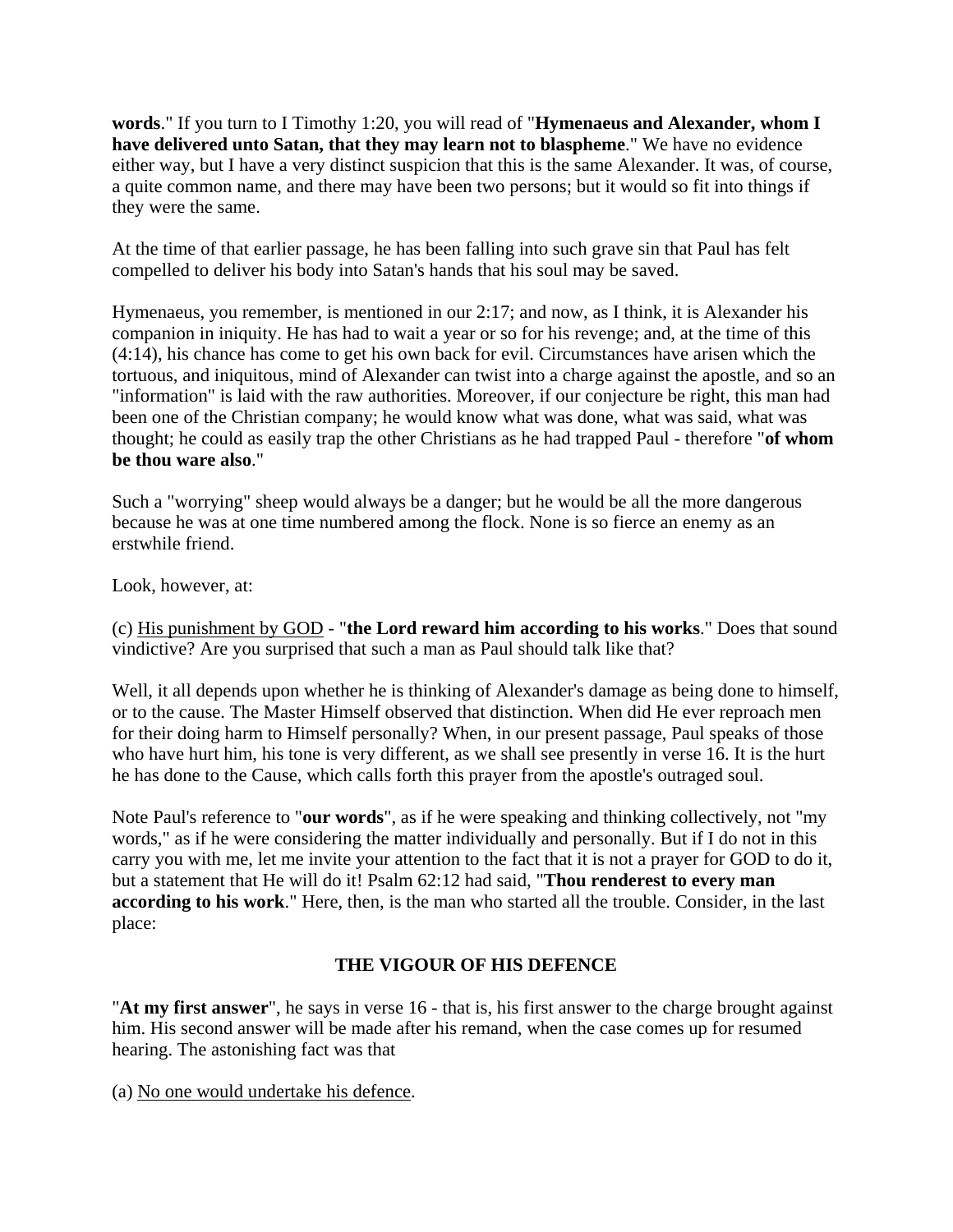(i) *Professional pleaders refused the case* - "**no man stood with me**," the verb is used in a technical, legal sense, as of what we should call Defending Counsel. I suppose they were afraid of getting mixed up in such a charge, and being tarred with the same brush; for I have no doubt that, as the Jewish leaders did in all these cases against the Christians, they preferred here an accusation of sedition and treason. Why, they even did that in the case of our Lord: recall the words in Luke 23:2, "**We found this Fellow perverting the nation, and forbidding to give tribute to Caesar, saying that He Himself is . . . a king**."

It was, of course, a trumped-up charge; but the Roman authorities would never have listened to the real trouble, the religious question. The same thing happened with Paul at Thessalonica, in Acts 17:7, "**these all do contrary to the decrees of Caesar, saying that there is another king, one Jesus**." I should think that once again the apostle was the victim of this fraudulent behaviour, and that is why no lawyer could be found to help him.

Moreover, it seems to me that even:

(ii) *Witnesses absented themselves* - "**all men forsook me**", all those, that is, that should have been there to testify in his favour. Their evidence might have been of enormous assistance; but they let him down - for the same reason, I presume, that had weighed with the lawyers. The accused man felt their defection very keenly; of course he did. But, as bearing out what we said earlier, will you note his reaction - "**I pray God that it may not be laid to their charge**." No shadow of vengefulness is here, but sweet prayerfulness.

But, where have I heard like words before? Where has Paul heard like words before? Ah yes - it was more than thirty years ago that, as a young leader, he had presided at a Christian's execution, and, as the cruel stones crushed the life out of the sufferer, the grand martyr, Stephen, had prayed, "**Lord, lay not this sin to their charge**", Acts 7:60.

That scene was one of the smarting stabs that (Acts 9:5) pricked his conscience; and those words had remained in his memory ever since, and only now, after thirty long years, and faced with his own martyrdom, did he get his own back against Stephen for good, by praying the same prayer for those who despitefully used him an persecuted him. They both caught that lovely spirit from the Saviour. even as we get all of good from Him, when He asked, "**Father, forgive them; for they know not what they do**," Luke 23:34.

So here Paul is in the old Roman court, left all alone; and:

(b) He conducted his own defence. Never an easy thing to do; sometimes a dangerous thing to do; but, in this instance, there was no help for it. How typical it was of Paul that in this

(i) *He saw an opportunity* - "**That by me the preaching might be fully known**", instead of the bits and extracts, and rumours, of what he had taught that may have reached them, he could now give them a full account of his message.

The Acts of the Apostles shows us how he took the opportunity that his various Trials afforded him of making his message fully known, telling of JESUS of Nazareth as the Lord of Glory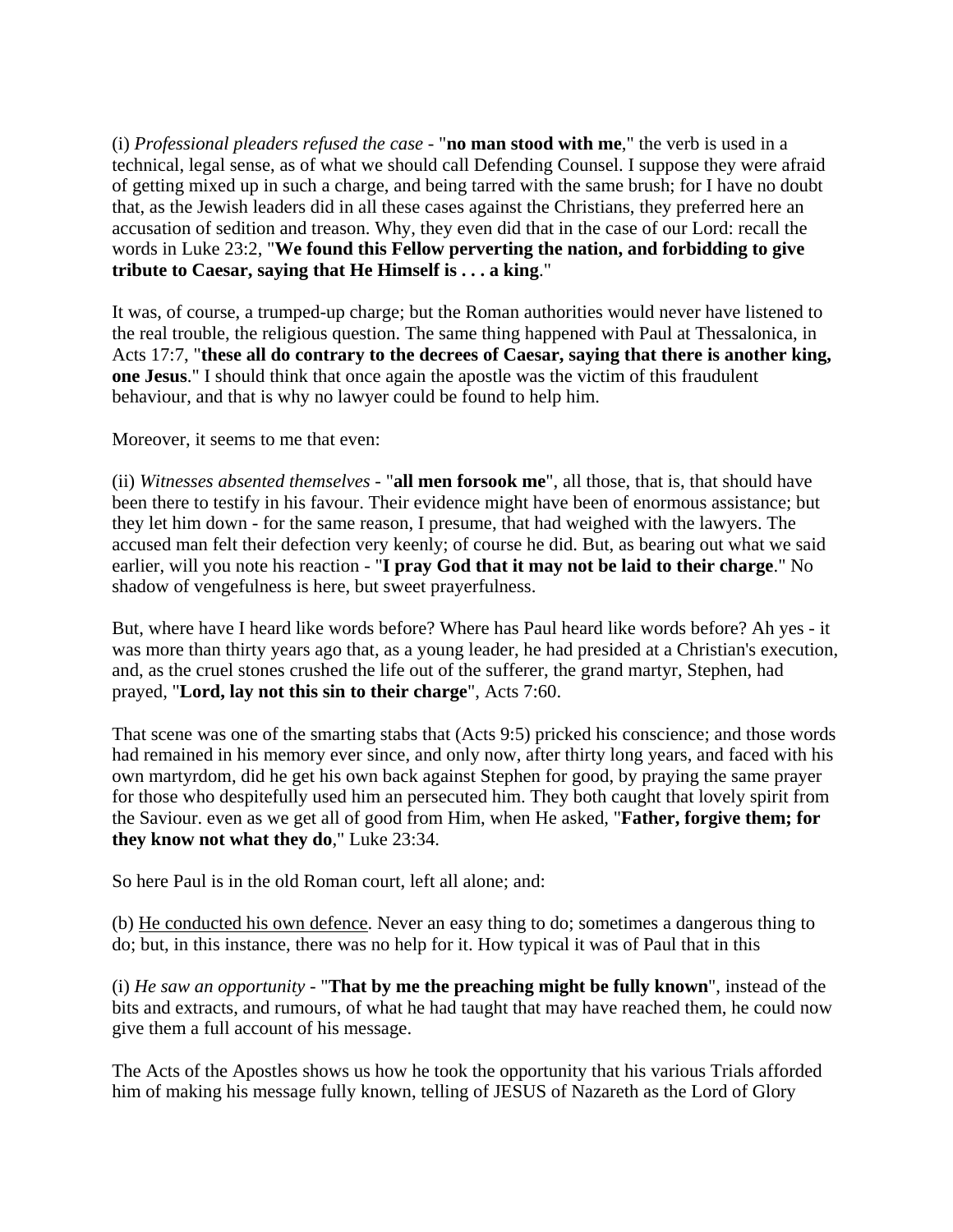come down to earth, Who went about doing good, Whom they crucified, but GOD raised Him, and all who believe on Him shall receive remission of sins, and be filled with the HOLY GHOST. Paul's defence would be the strangest that ever they had heard: there was practically nothing about himself, it was all about his Lord. "**And that all the Gentiles might hear**," that is, all the Gentiles there in that court. There was Nero, or if he were absent (as some think he was at this time away on Imperial business in Greece) there was Burrus, the Prefect of the city of Rome, who acted for the Emperor in his absence.

Then there were all the court officials, and besides them the general public who would crowd the place upon such an occasion. What a chance, thinks Paul, that all these shall have a full explanation of the saving message. Don't you think it would be well if, every day of our lives, we were very definitely, and very earnestly, to ask GOD to help us to see, and to seize, opportunities? Biography is one of my hobbies; and out of a fairly wide acquaintance with the lives of successful servants of GOD, and ardent soul-winners, I should say that, in every case, a great part of their secret was this Alertness to sudden opportunity.

What now was the upshot of Paul's action?

(ii) *He secured a Remand* - "**I was delivered out of the mouth of the lion**." That old lion who, according to 1 Peter 5:8, "**goeth about seeking whom he may devour**," was for the moment robbed of his prey. Dr. Plummer says that "the deliverance does not mean release from prison following upon acquittal, but temporary rescue from imminent danger."

Paul would not, however, have us forget that:

(c) The Lord was his defence - "**Nevertheless, the Lord stood with me and strengthened me**." His unfailing Presence, and His upholding Power, were at Paul's disposal, though all else fail. He, and we, can always rely on that, however lonely and deserted we may feel. One is reminded of what the Master said in John 16:32 about Himself, "**ye . . . shall leave Me alone: and yet I am not alone, because the Father is with Me**." Alone; and yet not alone! And, thank GOD, what was His comfort is our comfort too, and was Paul's.

The teacher in a Sunday-school class was explaining to her scholars the words "**I will never leave thee**", in Hebrews 13:5, when one of the boys, a sparkling little Irishman, suddenly interrupted, "I see, teacher, I see what it means. What it means is, that when there's only one of us, there's always two of us!" Very Irish? Yes; but very true, and very precious.

Have you ever had to go and do some difficult piece of work, to bear some definite witness, when you were all alone, and feeling it? There was only one of you. No; two! Paul was seemingly all alone in that court, but he wasn't really alone: he was one, the mighty One was the other. And, as someone once said, "One with GOD is a majority."

That was, of course, the real reason why he secured a Remand; and, with the assurance of faith, he adds, "**And the Lord shall deliver me from every evil work**", the corollary of which is that anything we are not delivered from is not, in true perspective, evil. The very same thing that he was spared on Remand, happened to him at his re-trial, so that by then it had assumed something of good, according to his own testimony in Romans 8:28. He knows that his Lord will